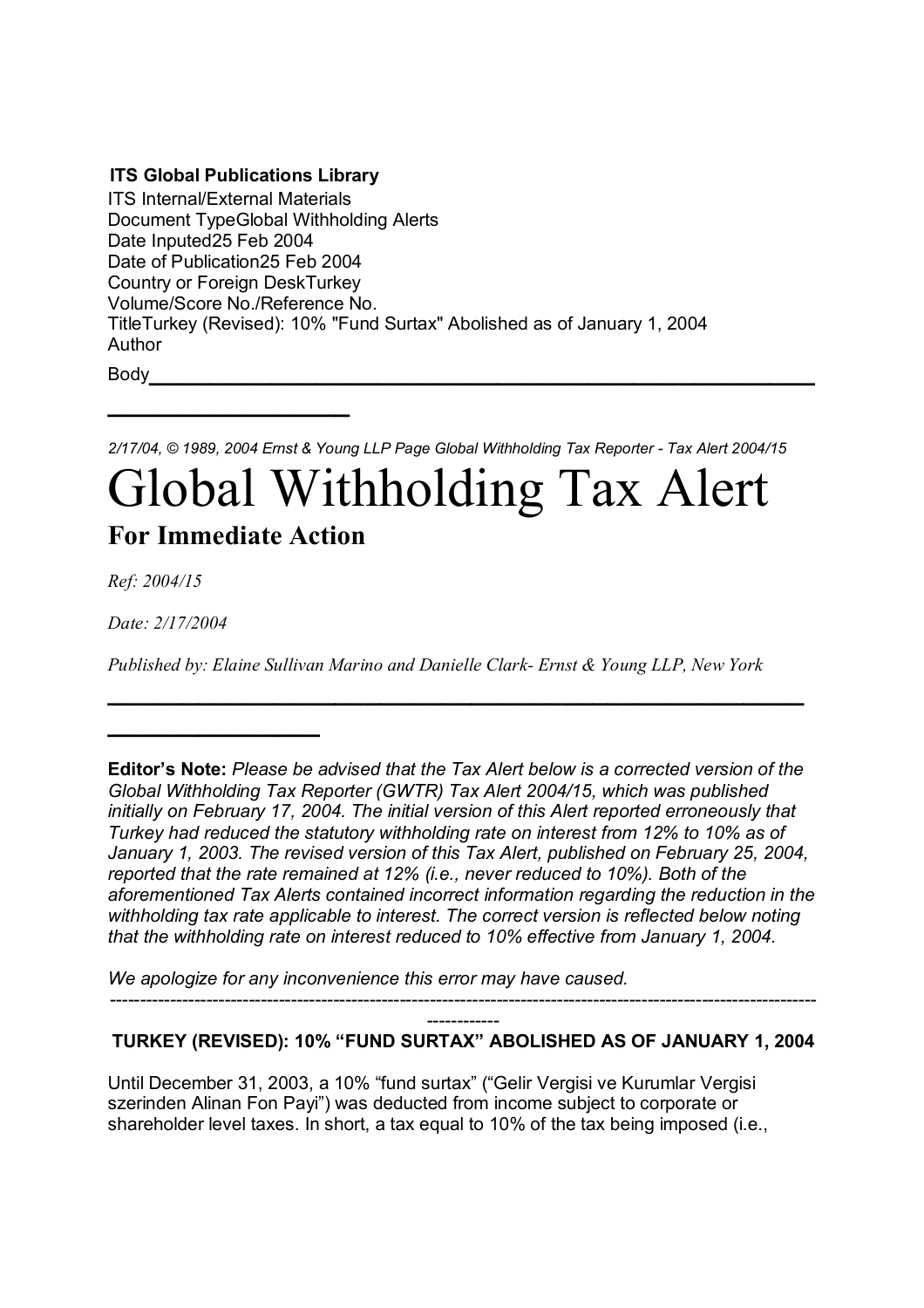corporate or investor level tax on Turkish source income) reduced the net amount of income payable to the beneficial owner. Withholding tax is traditionally not imposed at the shareholder level with respect to dividend income but is imposed on certain interest income. Note that the elimination of the 10% "fund surtax" increases the amount of aftertax profits payable to beneficial owners in the form of dividends.

From January 1, 2004, the corporate income tax rate increased from 30% to 33%. Please see below the combined effect of the elimination of the 10% "fund surtax" and the increased corporation tax rate on Turkish dividends:

| <b>Corporate Level</b><br><b>Taxation</b>                                    | (From April 24, 2003) | (From Jan. 1, 2004) |
|------------------------------------------------------------------------------|-----------------------|---------------------|
| Pre-tax profits                                                              | 100                   | 100                 |
| Less: corporation tax                                                        | (30)                  | (33)                |
| Less: 10% "fund surtax"<br>on tax                                            | (3.0)                 | N/A                 |
| Profit after corporation<br>tax (basis for company<br>level withholding tax) | 67                    | 67                  |
| Less: 10% withholding<br>tax                                                 | (6.7)                 | (6.7)               |
| Less: 10% "fund surtax"<br>on w/h tax                                        | (.67)                 | N/A                 |
| Net dividend (reported<br>as Gross Dividend) paid<br>to shareholder          | 59.63                 | 60.30               |

Please be reminded that there is no shareholder-level withholding tax imposed on dividends from Turkish companies.

The statutory withholding tax rate for interest paid to non-residents reduced from 12% to 10% on January 1, 2004 pursuant to Decree 2003/6577, dated December 10, 2003. The Decree was published in the Official Gazette on December 30, 2003 and numbered 25332.

Please note that during the calendar year 2003, the 10% withholding tax rate was increased by the 10% "fund surtax," which resulted in an 11% effective tax rate. From January 1, 2004, however, only the 10% statutory rate is imposed due to the elimination of 10% "fund surtax." Most treaties with Turkey provide for interest withholding tax rates in excess of 10%, although some treaties provide for lower rates. We apologize for any inconvenience caused by the delay in updating the GWTR with this information.

Please be advised that the changes to the Turkey Chapter, in the GWTR, are in